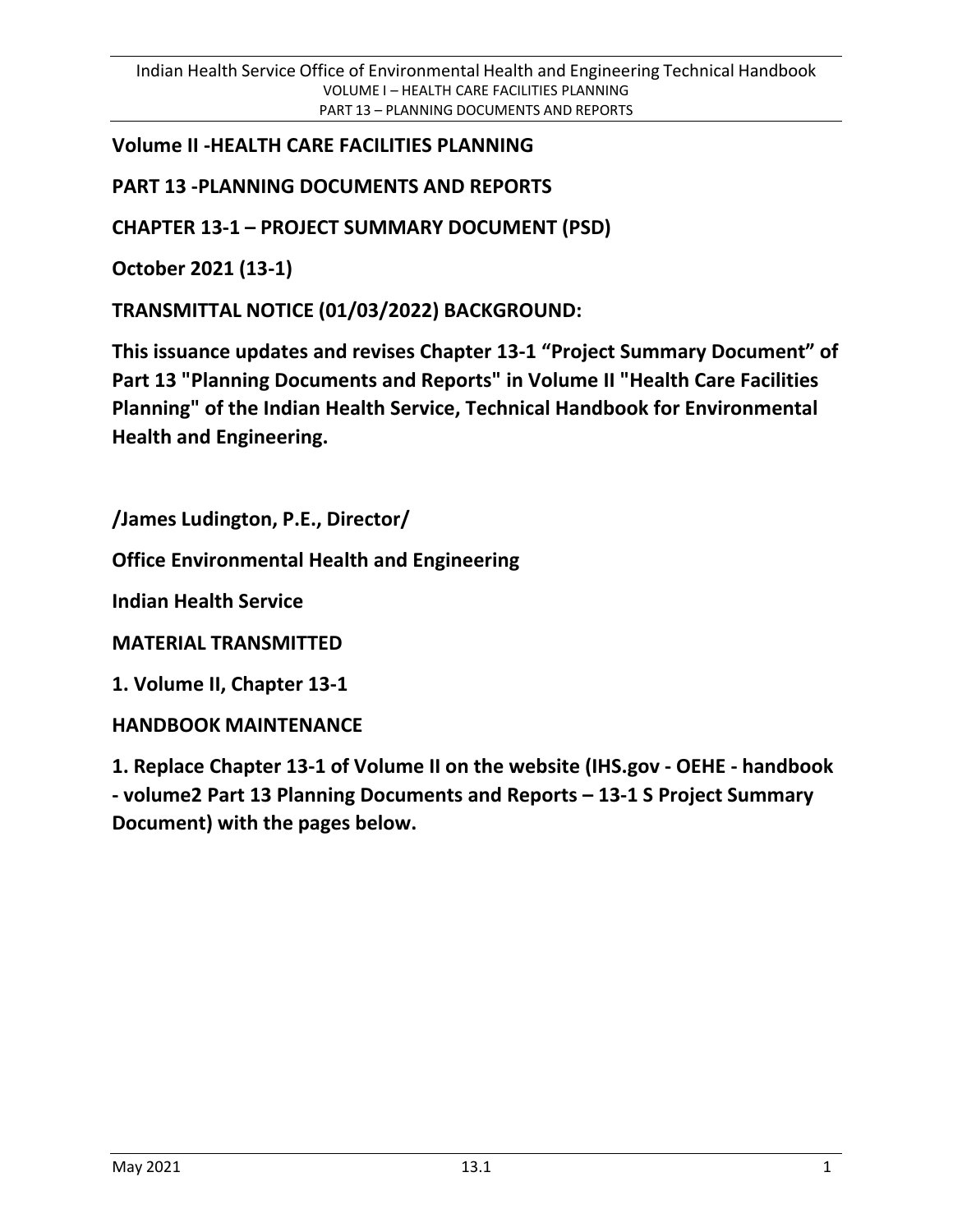# **Chapter 13.1 Project Summary Document**

#### Table of Contents

| Applying the Project Summary Document to Specific Project Types 13.1.4 |  |
|------------------------------------------------------------------------|--|
|                                                                        |  |

### **13.1.1 Introduction.**

**13.1.1.1 Purpose.** The purpose of a Project Summary Document (PSD) is to provide documentation and justification for the use of funds, as well as the Scope of Work (SOW), for a specific facilities construction project. Each PSD should provide information to Indian Health Service (IHS) managers so that they can evaluate a project; make decisions regarding its viability and efficacy; and provide oversight of the distribution and use of federal funds. The PSD provides essential information to the project manager (Federal, Title I, or Title V) and other project officials (architects, engineers, planners, and contracting officers). It also may be used in compiling annual reports to IHS Headquarters, the Department of Health and Human Services (HHS), and the Congress regarding budgets, commitment of funds, and facilities construction projects.

**13.1.1.2 Applicability.** The projects for which a PSD should be prepared vary greatly, from minor renovation, repair, and improvement projects to expansion projects which create new space or add space to an existing facility. However, certain requirements apply to every PSD regardless of the proposed project. The preparer, recommending official, and approving official are responsible for ensuring that the completed document complies with the following:

- A PSD must be developed for any construction project with a total estimated cost of more than \$50,000;
- A PSD must be developed for any project where space will be added under 50 square feet. (Over requires a PJD);
- A PSD may not be used for a project with an estimated cost of \$3,000,000 or more, unless otherwise approved by the Director DFPC;
- A PSD may not commit the federal government to expend funds that have not been appropriated or that have been specifically appropriated for another purpose;
- A PSD may not obligate the Congress to appropriate funds; and
- A PSD must comply with all laws, regulations, guidelines, etc., that govern construction of health care delivery space, including the most recent issuance of Indian Health Service Health Facilities Planning Manual.

Constituents preparing a PSD and those reviewing/recommending it for approval should be aware of these limitations to ensure efficient processing. The PSD must comply with all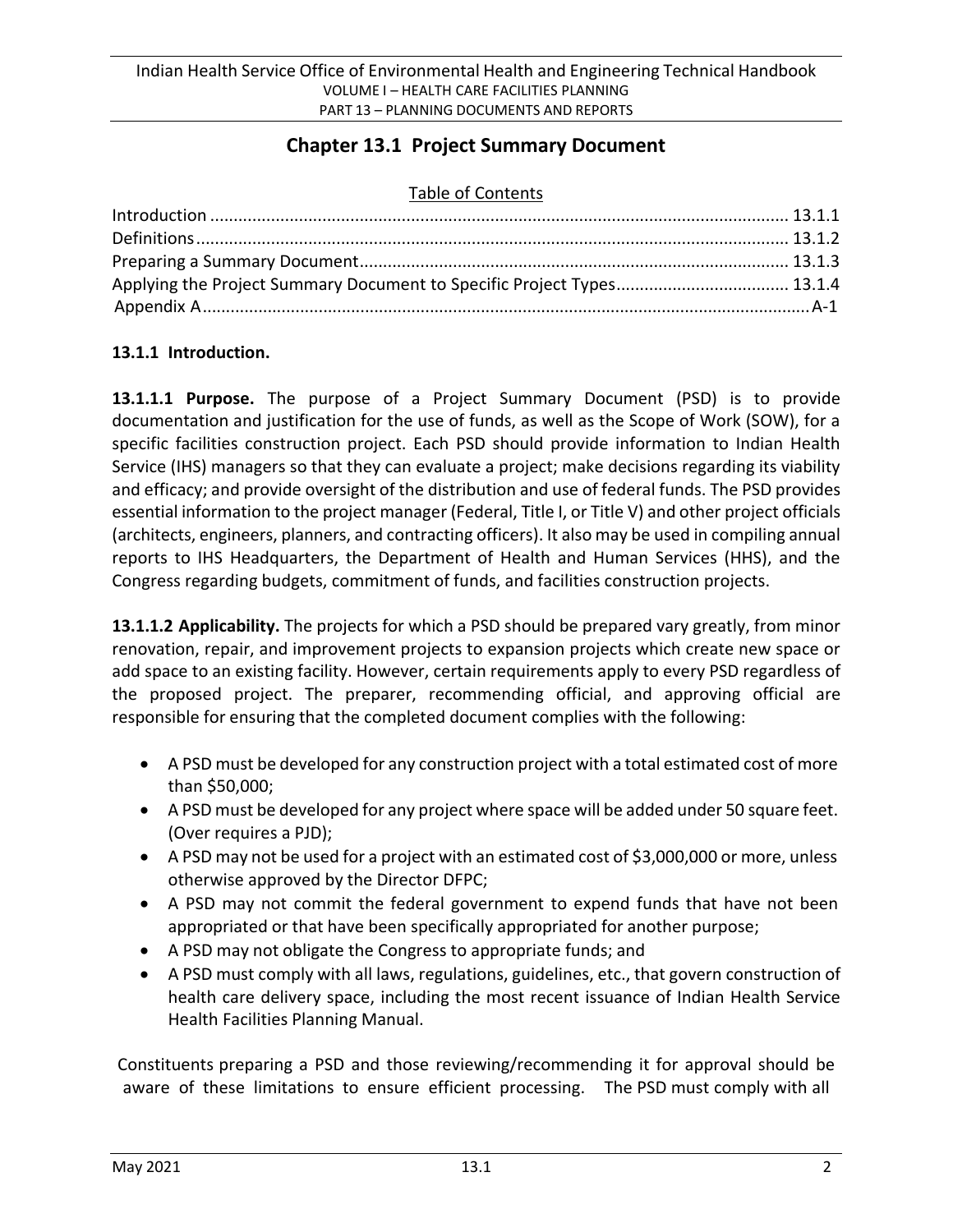applicable laws, specifically the Indian Health Care Improvement Act, Public Law (P.L.) 94-437, which authorizes most of the IHS health facilities construction programs, and the National Environmental Policy Act (NEPA).

**13.1.1.3 Background.** The Indian Health Care Improvement Act, Public Law 94-437, authorizes the Indian Health Service to fund facilities design, construction, acquisition, and improvement in a variety of ways. Projects require approval at various levels before funds are expended. Justification of the proposed actions must be clearly documented to ensure that approving officials have the information needed to make decisions.

Documentation of the need for a facilities project may consist of a Program Justification Document (PJD) or a PSD. Prototypes of these documents have been developed to serve as models for document preparers. A PJD is required for all projects costing \$3,000,000 or more and for adding new space greater than 50 square feet. A PSD, which is less detailed than a PJD, is used for any project costing more than \$50,000 but less than \$3,000,000 and all projects where new space is being added up to 50 square feet. A PSD or a PJD is required only for projects involving construction, renovation, or acquisition of space. It is not required for activities, which are exclusively studies, such as site evaluations, feasibility, energy, and seismic studies, environmental audits, and Facility Condition surveys.

This Chapter of the *IHS OEHE Technical Handbook* states the purpose of the PSD and describes the prototype.An explanation of how to complete a PSD for a specific project using the prototype appears in Appendix A, beginning on page A-1.

**13.1.1.4 Description of the Prototype Project Summary Document.** The prototype PSD in Appendix A contains standard wording and examples of standard attachments, tables, and forms that may be used in preparing a PSD.The prototype has been designed so that a preparer may use only those sections, paragraphs, tables, forms, and attachments required by the specific project being planned. It contains recommendations to assist the preparer in selecting what is needed to complete an approvable document.

The prototype also contains a sample signature page. This page should be modified to reflect the actual line of responsibility and approval authority for allocation and expenditure of funds for a project.

The prototype cannot cover all potential situations. The preparer of the PSD should consider carefully why a PSD is necessary, who will be reviewing and approving it, and why they require the information in the PSD. The intent is to keep the PSD as short and succinct as possible, while providing the required information. PSD size is not a consideration for approval.

### **13.1.2 Definitions.**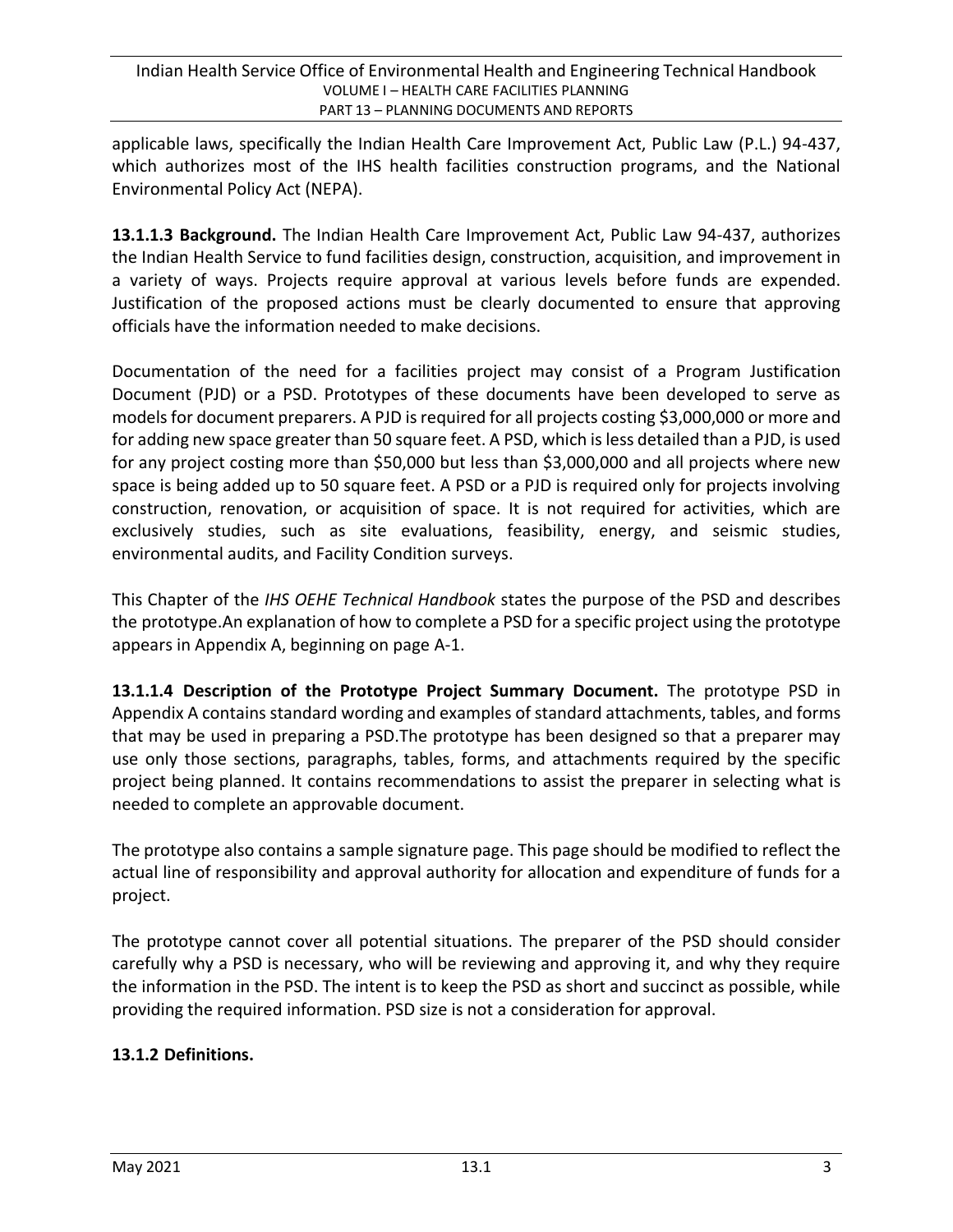- (1) Construction. The erection of a building, structure or facility, including the installation of equipment, site preparation, landscaping, associated roads, parking, environmental mitigation and utilities, which provides space not previously available. It includes freestanding structures, additional wings or floors, enclosed courtyards or entryways, and any other means to provide usable program space that did not previously exist (excluding temporary facilities). Construction projects are capitalized in accordance with the accounting principles of the Federal Accounting Standards Advisory Board (FASAB). See HHS Facilities Program Manual Volume 1 Section 2-1 for additional information.
- (2) Improvements (Renovations/Alterations). Any betterment or change to an existing property to allow its continued or more efficient use within its designated purpose (Renovation), or for use for a different purpose or function (Alteration). Building improvements also include improvements to or upgrading of primary mechanical, electrical, or other building systems, and site improvements not associated with construction projects. Improvements typically increase the useful life of a facility and are capitalized against the existing property in accordance with the accounting principles of the FASAB. See HHS Facilities Program Manual Volume 1 Section 2-1 for additional information.
- (3) Maintenance. Work to keep a property, facility, and/or building system or component in a continuously usable state or condition. Maintenance may include inspection, cleaning, calibration and adjustment, lubrication and replacement of constituent parts, materials and/or sub-assemblies worn, broken, damaged or otherwise comprised. Maintenance includes routine recurring work, which is incidental to everyday operations, as well as preventive work, which is programmed atscheduled intervals, and predictive work, which is indicated by analysis. See HHS Facilities Program Manual Volume 1 Section 2-1 for additional information.
- (4) Repair. The restoration of a failed or failing primary building system or real property facility component to a condition that restores its effective use for its designated purpose. A repair does not increase the underlying value of an existing facility and is typically not capitalized. An example of a primary building system would be the structural foundation and frame, domestic waste system, or building HVAC; a real property component would be a piece of the primary building system such as a roofing system, central chiller/boiler, generator, or elevators. A failed or failing primary building system or real property component may be the result of action of the elements, fire, explosion, storm and/or other disasters, and by use near to or beyond its expected useful life or technical obsolescence. See HHS Facilities Program Manual Volume 1 Section 2-1 for additional information.

#### **13.1.3 Preparing a Project Summary Document.**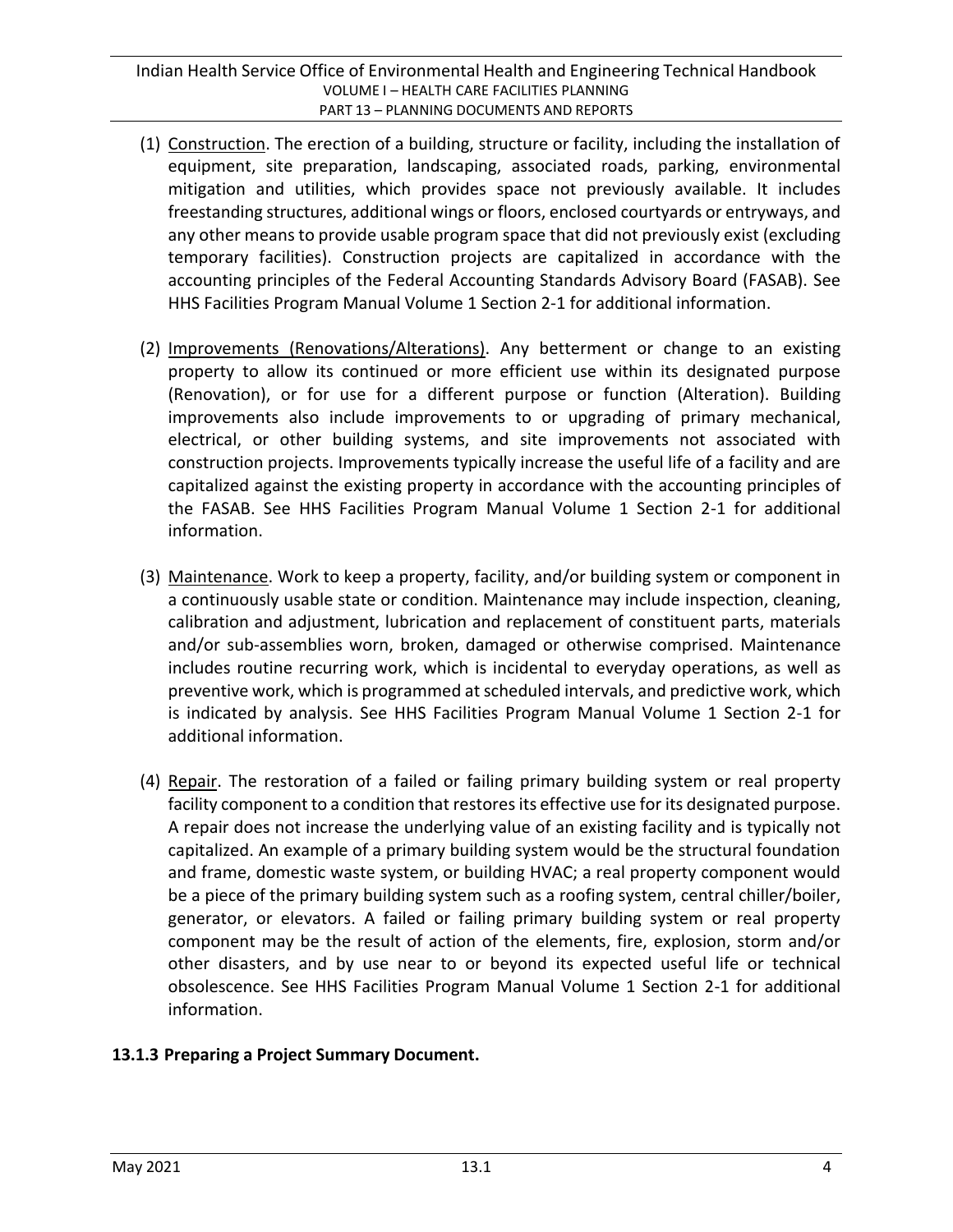**13.1.3.1** Although most reviewers of a PSD are health care and associated professionals, many will not have personal and direct knowledge of the specific facility described in a PSD or of the problems associated with operating and maintaining the facility. The PSD must present information that identifies the existing facility and programs, clarifies the problem and the issues related to it, and states the proposed solution. It must include facts, data, reasoning, and conclusions used to develop the solutions proposed. The information should be concise and to the point. Avoid lengthy and repetitive narratives. A maximum of five pages, plus appendices, is suggested. Complicated tables, extensive use of different fonts, etc., are not needed or desired. Presentation should be as simple and concise as possible, defining what, why, who, when, where and how.

This Part of the Technical Handbook and the prototype PSD in Appendix A contain recommendations that should aid in conveying the necessary information in a standard format. Chapter 3 provides some suggestions for preparing PSDs for specific types of projects (e.g., Medicare/Medicaid, Dental, etc.).

**13.1.3.2 Resourcesfor the Preparer of a Project Summary Document.** What a preparer will need to complete a PSD depends on the complexity of the proposed project and on the requirements of the laws and regulations that govern expenditure of funds for it. Resources available to a preparer are summarized below:

- (1) **Guidelines:** Below is a list of guidelines with which the PSD preparer should be familiar:
	- The IHS Health Systems Planning (HSP) Software
	- The HHS Facilities Program Manual (Volume I)
	- The OEHE Technical Handbook Volume III (includes NEPA)
	- The authority's standard who the facility receives its accreditation
	- The *IHS Architect / Engineer Design Guide (latest addition)*, and
	- Facility Guidelines Institute (FGI) *Guidelines for Design and Construction of Hospitals, Guidelines for Design and Construction of Outpatient Facilities, and Guidelines for Design and Construction of Residential Health, Care, and Support Facilities.*
- (2) **Personnel**: Developing a project is a team effort. Some PSDs may be prepared with minimal assistance; however, even these will probably have input from people working in the same office as the preparer. Other sources of input include tribal leaders and their staff; and staff at the facility, service unit, Area, Engineering Services (ES), and Headquarters.

It is essential for IHS to ensure that tribal input is solicited and that tribal officials are kept informed of progress. For small projects, consultation with others may not be as necessary as on larger projects. However, any project that impacts program or delivery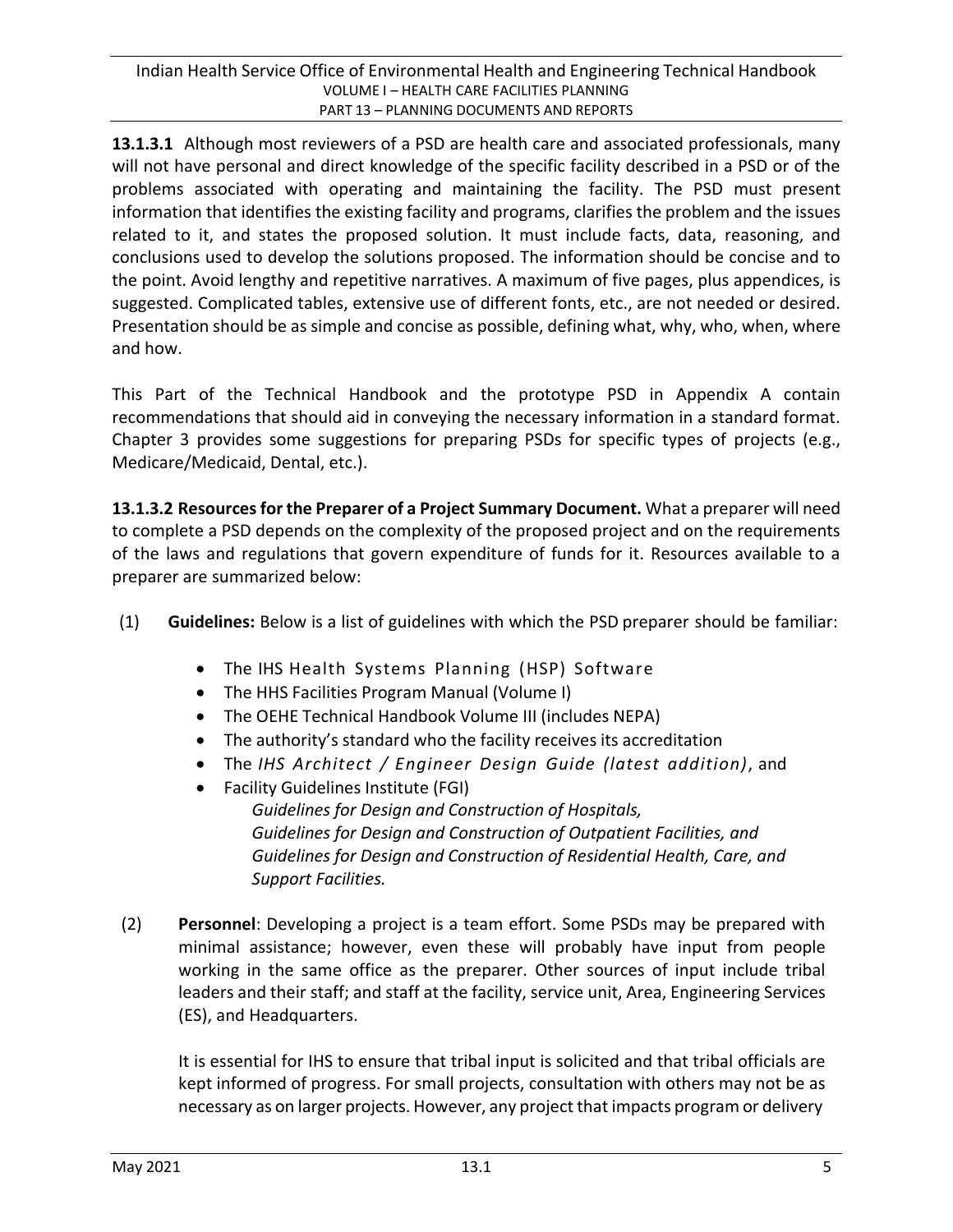ofservices, even temporarily,should involve IHS and tribal health program staff during the planning process.

Planning staff can be particularly helpful in ensuring that the proposed project complies with Area and Service Unit plans for providing services. They will often have experience applying health planning criteria and will be able to advise preparers on workload drivers, staffing, etc.

**13.1.3.2 Format of the Project Summary Document.** The format of the PSD is the prototype PSD in Appendix A. A project PSD should use this prototype, edited to add pertinent information and to delete all text, punctuation marks, and suggestions that do not apply to the specific situation. Each PSD must include all major section headings (i.e. those headings that include a roman numeral) in the prototype PSD. However, if a section is not pertinent to the specific project, the words "Not Applicable" shall be placed in lieu of discussion. Keeping all the major sections, even when not used, will facilitate development, review and approval actions. Text format should be kept simple. One font type (Courier 12 point), bolded, italicized, capitalized and/or underlined for effect, is all that is required.

The preparer should avoid complex word processing functions, unless using them simplifies the presentation of the document. Columnar data should be formatted either with tabs or as tables. Many sections of the prototype reference tabs that will be included in appendices. The preparer is responsible for ensuring that the information is included and organized logically. Tabs should appear in the order that they are first referenced in the body of the PSD text.

**13.1.3.3 Preparing the Project Summary Document.** The preparer should review the prototype in Appendix A to determine what information will be required to describe, explain and justify the proposed project. The information in brackets and bold font provides suggestions and should be replaced by the specific wording that applies to the proposed project. Wording in non-bracketed, plain font must be included in each PSD. If this wording commits the writer to include other information, that information must also be included. For example, the last sentence in the SUMMARY section of the prototype must be included. Since it commits the writer to obtaining and including maps and facility drawings as a part of TAB A, these items must be obtained and included.

Below are more detailed instructions organized sequentially from the title page through the PSD appendices (TABs).

(1) TITLE PAGE: The Title Page identifies the project and its location. The prototype PSD provides a page which can be used by replacing the bracketed material with the actual facility name, project number (if applicable), location, state, etc. The titles on the signature page, table of contents, facility data sheet, and the first page of the PSD must conform with the title page.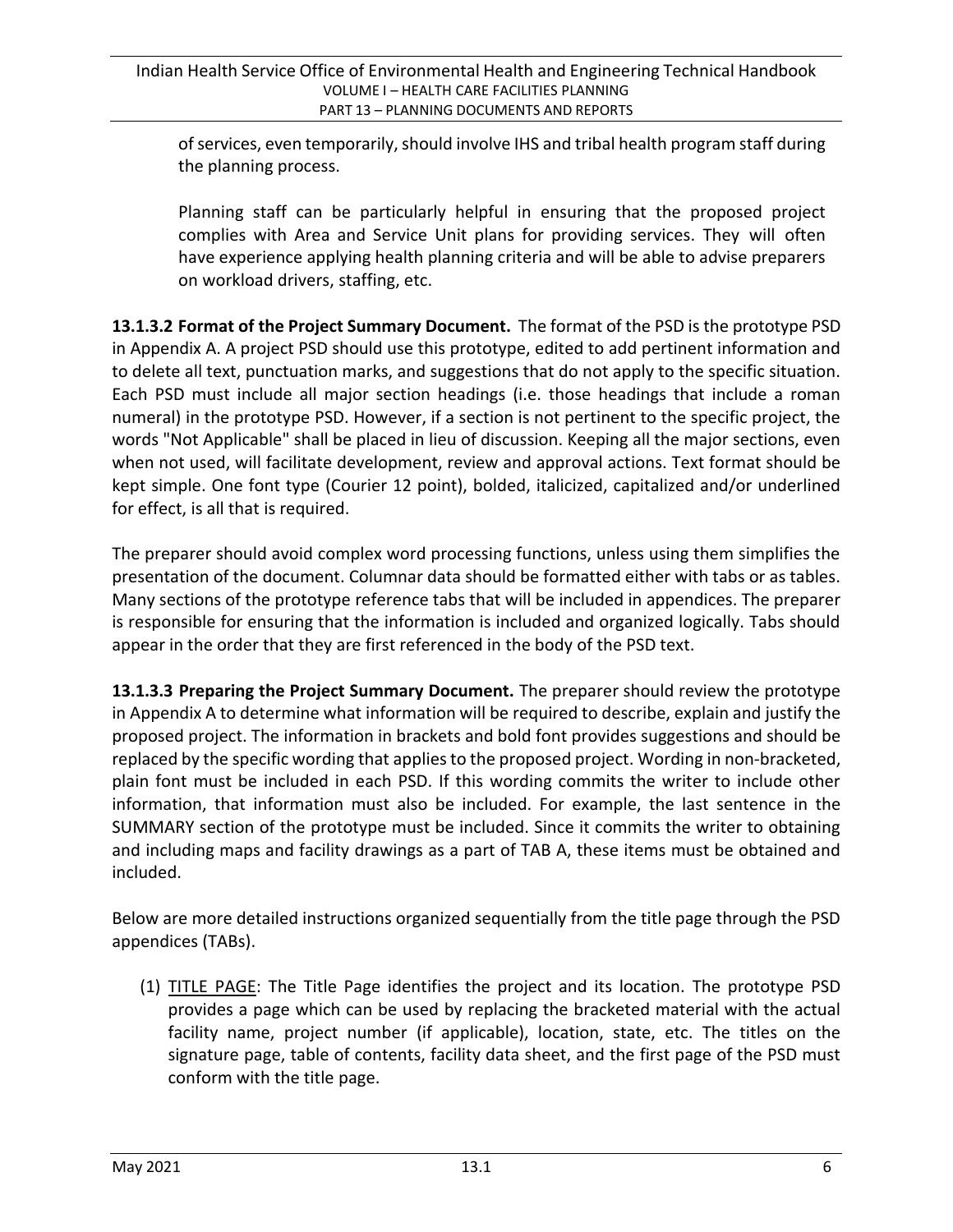- (2) SIGNATURE PAGE: The title of the PSD asit appears on the title page should appear at the top of the signature page. The signature page should contain blocks for each person responsible for preparation, review and approval of the PSD with an appropriate heading for each block. The actual number of blocks and who will sign them will depend upon the preferences of the approving official. However, it isrecommended that at least the blocks appearing in the prototype be used. Each signature page must contain an approval signature block with the name and title of the approving official. By signing this document the preparer, reviewer and approving officials are indicating that the project complies with all applicable federal laws and regulations. The preparer is responsible for informing the reviewing and approving officials of any unusual or significant factors.
- (3) TABLE OF CONTENTS: The title of the PSD as it appears on the title page should be placed at the top of the table of contents. The table of contents should contain the headings of all major sections of the PSD as they appear in the prototype. Those sections that are not applicable to the specific project, including those sections of the appendices, shall have the letters "NA" in place of the page number.
- (4) FACILITY DATA SHEET: The title of the PSD as it appears on the title page should be placed at the top of the facility data sheet. The facility data sheet provides basic information about the project location that the reviewers or approving officials might need to understand the project. Information on this sheet should not be restated in the body of the PSD. For the best accuracy, please reference data from the Healthcare Facilities Data System (HFDS).
- (5) BODY OF THE PSD: The title of the PSD as it appears on the title page should appear at the top of the first page of text in the PSD. All major sections that are included in the prototype shall be included in each PSD. Those sections that do not apply to the specific PSD should include only the title of the section, followed by the statement, "Not Applicable," as the body of the section.
	- a. I. SUMMARY: The PSD should be introduced by a brief summary of the project, including the work to be accomplished and why (e.g. , "This project will add 2,000 gross square feet to house a new boiler") and the type of funding to be used (e.g. Medicaid/Medicare, etc). The length of the summary will depend on the complexity of the project.

However, no PSD should have a summary of greater than two paragraphs or about 150 to 200 words. The summary should not include information already provided on the facility data sheet. One sentence of the summary will state that Tab (or Appendix) A includes maps and facility drawings.

b. II. PROJECT SCOPE AND DESCRIPTION: Describe the proposed work to be accomplished by the project. Include all work reflected in the cost estimate.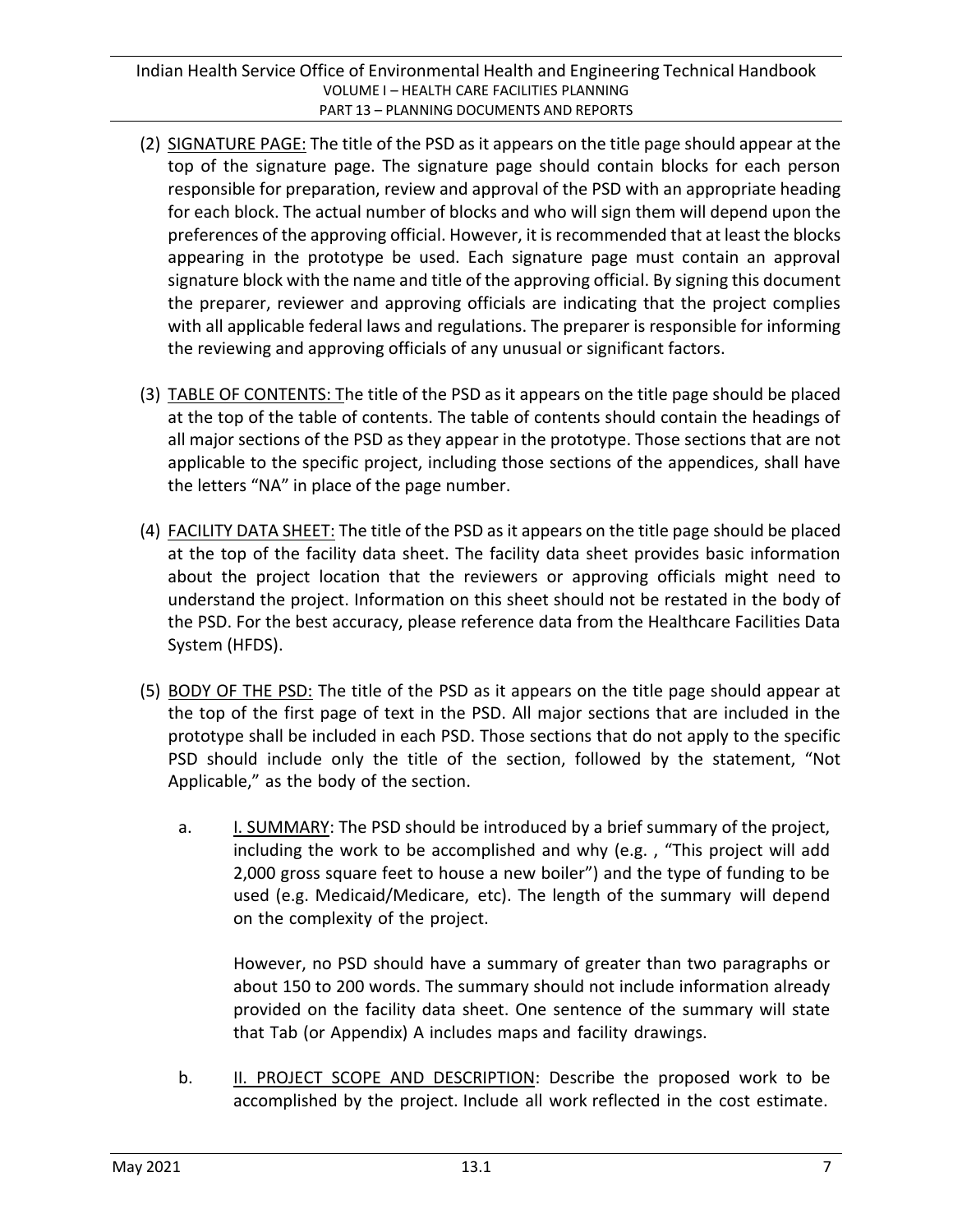The description should be a fairly detailed explanation of the proposed work and should include a narrative that explains anticipated problems and their proposed solutions. Much of the information may be included in lists or tables.

The description must include a project justification that states why the work is necessary and, if appropriate, how it is linked to the Area's Health Facilities Master Plan. It should discuss how the project will meet program needs and how it will comply with legal, accreditation, and certification requirements. For example, projects using M/M funds must be tied to correcting Joint Commission deficiencies. The preparer must cite the specific Joint Commission (or other accreditation board) reference by standard clause, chapter, paragraph, etc.

c. **III. DEFICIENCIES:** A list of deficiencies to be corrected by the project must be listed and described. The prototype recommends that the deficiencies be provided in tabular form and provides an example with four columns headed, respectively, "FEDS (Facilities Engineering Deficiency System) Number," "Description of Deficiency or Work," "Cost per FEDS," and Current Estimated Cost" (see Exhibit 1).

#### **EXHIBIT 1 Sample Deficiencies Table**

| <b>FEDS Number</b> | <b>Description of Deficiency</b><br>or Work | Cost per FEDS | <b>Current Estimated Cost</b> |
|--------------------|---------------------------------------------|---------------|-------------------------------|
|                    |                                             |               |                               |
|                    |                                             |               |                               |
|                    |                                             |               |                               |
|                    |                                             |               |                               |
| <b>Total Costs</b> |                                             |               |                               |

d. A separate table should be provided for each category of deficiencies, i.e., Backlog of Essential Maintenance and Repair (BEMAR), The Joint Commission (JC), American Dental Association (ADA), specific Public Law requirements, etc. List only those deficiencies that the current project will address. If a deficiency could be listed under more than one category, it should be listed only once, under a category that applies to the specific situation. For example, all Medicare and Medicaid (M&M) funding must be tied to facility accreditation. If a deficiency can be listed in the BEMAR as well as the Joint Commission, listing it as Joint Commission will support the need for using M&M funds.

The "Cost per FEDS" is the estimated cost as shown in the FEDS data base. This is the amount that will be removed from the FEDS data base upon completion of the project. The "Current Estimated Cost" is the present

BEMAR Items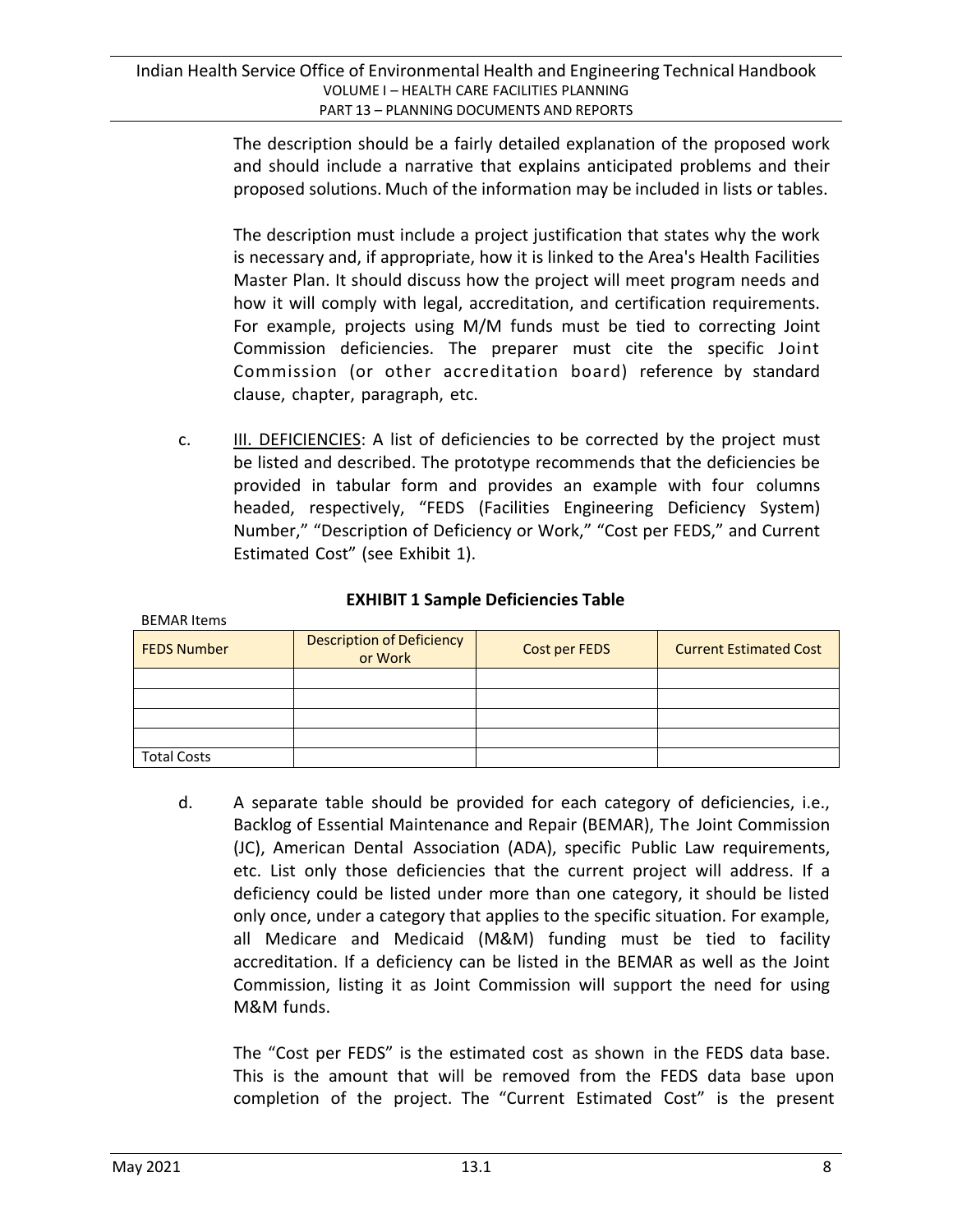estimated actual cost of completing the project.

e. PROGRAM IMPACTS: The prototype PSD provides a checklist for indicating the impact of the project on staffing and health programs. One of the three choices must be checked in each of the two categories. Checking certain options commits the preparer to including additional information. If staffing will be increased, a Staffing Summary must be provided in the appendices (see the sample in TAB B of the prototype PSD). If health programs are added or removed from the current services provided at the facility, a list of both current and proposed services must be included.

The PSD cannot obligate the government to provide services or staff for which funds are not available through existing appropriations or collections. If the project increases staffing or health programs, the preparer must explain how these increases will be funded within existing appropriations or collections. Changes such as these may require a PJD. The preparer shall contact DFPC to confirm if a PSD is allowed for the aforementioned changes. The official approving the PSD will be accountable for ensuring that funds are available for the proposed increases and that these funds are used in accordance with federal law and regulations.

f. WORKLOAD FOR EXISTING AND PLANNED SPACE: Section V of the prototype PSD, "Workload for Existing and Planned Space," must be completed only if the PSD will add new space, either by expanding an existing facility or constructing a new one. If space is not added, the words "Not Applicable" should be the only text under this section heading. Also, it is not necessary to include workload information if (1) existing total space is not adjusted so that any affected department gains or loses more than 10% of its pre-project space, AND (2) the project does not exceed the HSP allowance by more than 10% on a room-by-room basis.

New space is any newly constructed space. New program space is nonprogram space which is converted into program space.

Proposals to add space must be justified based on population, workload, and staffing statistics. This information should be provided in tabular form with columns showing the workload category, the current statistics, and the projected statistics (see Exhibit 2). Projections should be made for three years from the present or for one year after the projected completion date. List official workloads for programs affected by the project.

### **EXHIBIT 2 Sample Workload Table**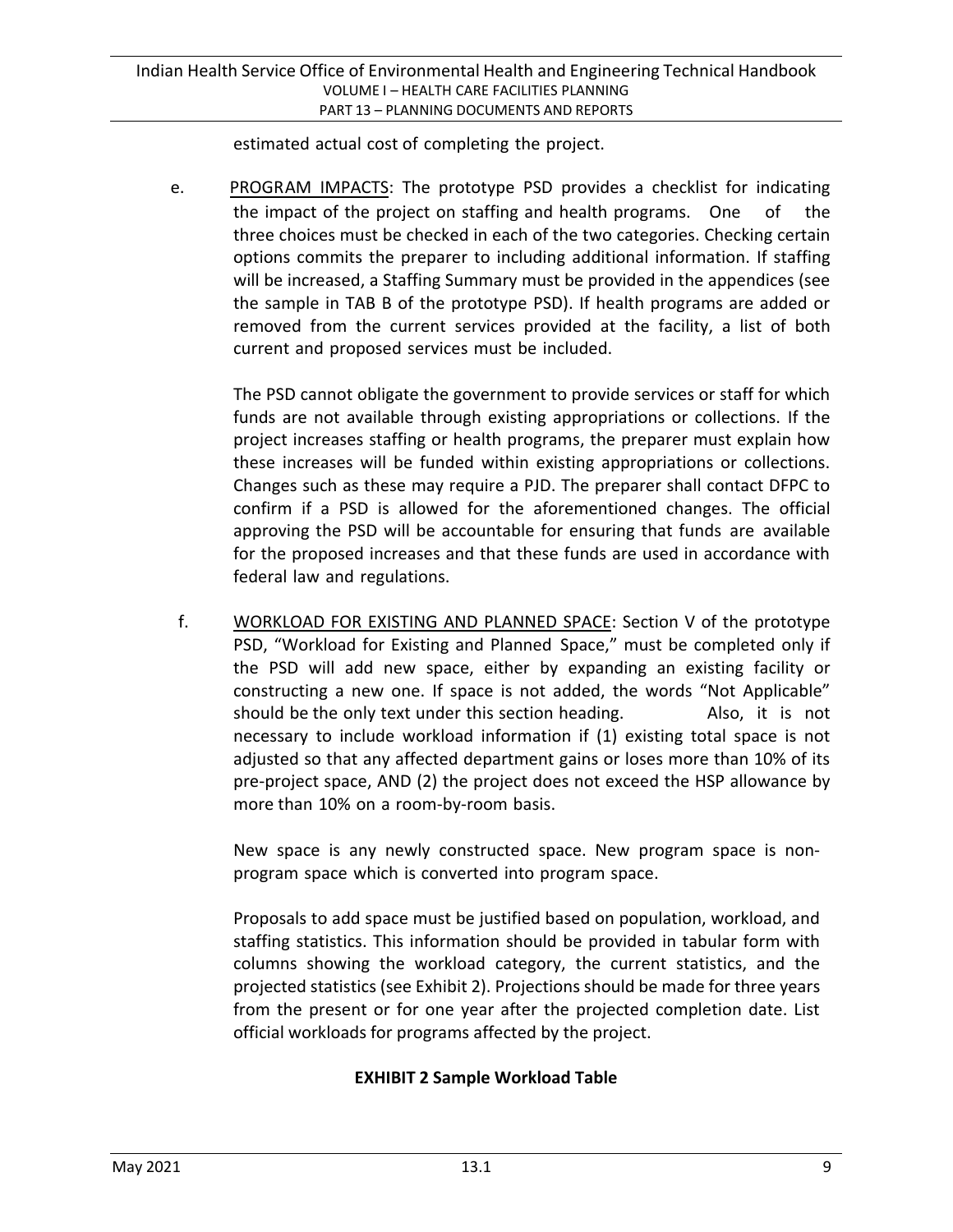Indian Health Service Office of Environmental Health and Engineering Technical Handbook VOLUME I – HEALTH CARE FACILITIES PLANNING PART 13 – PLANNING DOCUMENTS AND REPORTS

| <b>Official Workload</b>     | <b>Current Fiscal</b><br>Year | Projected to 3 Years from Current Fiscal Year or 1<br>Year after Project Completion Date |
|------------------------------|-------------------------------|------------------------------------------------------------------------------------------|
| Service Area User Population |                               |                                                                                          |
| <b>OPVs</b>                  |                               |                                                                                          |
| <b>PCPVs</b>                 |                               |                                                                                          |
| Etc.                         |                               |                                                                                          |
| Etc.                         |                               |                                                                                          |

g. SITE SELECTION: Most small projects will not require a Site Selection and Evaluation Report because they occur in existing facilities, and this section will simply indicate the location of the project and reference the project site map in the appendices (TAB A).

If a site is proposed at a separate location from the existing facility (i.e., not in or adjacent to the existing facility), a Site Selection and Evaluation Report Phases I and II must be completed before the PSD is approved. (Phases I and II of the Site Selection and Evaluation Report may be combined into a single report.) This section of the PSD should state that the Site Selection and Evaluation Report has been completed and summarize its findings. The preparer will be responsible for obtaining a copy of this report and including it in the appendices.

h. PROJECT COSTS AND FUNDING SOURCES: Each PSD shall be assigned a Project Number in UFMS and shall contain two tables providing information on costs and funding, one showing estimated project costs and the other showing the sources that will provide funding. Only those PSDs which demonstrate that sufficient funds are, or will be, available to meet estimated costs should be approved. In some cases, because most PSDs are approved at the Area Office level, the Area Financial Officer certifies that funds are available.

One table will be a project cost estimate (see Exhibit 3) showing the costs for design, construction, Public Law 93-638 administration, equipment and furnishings, etc. If any category is not applicable to the specific project, the estimated cost is shown as zero, and the PSD should include an explanation why funds are not necessary. The cost estimate in the prototype provides cost estimate categories for design, construction, equipment and furnishings, other, and project contingency. If the "other" category is used, a description must be provided.

An estimate of the P.L. 93-638 administrative costs should be included only if the proposed construction will be administered under a P.L. 93-638 contract. If additional categories are included in the cost estimate, they must have descriptive names that indicate the use of the funds. Terms such as "other"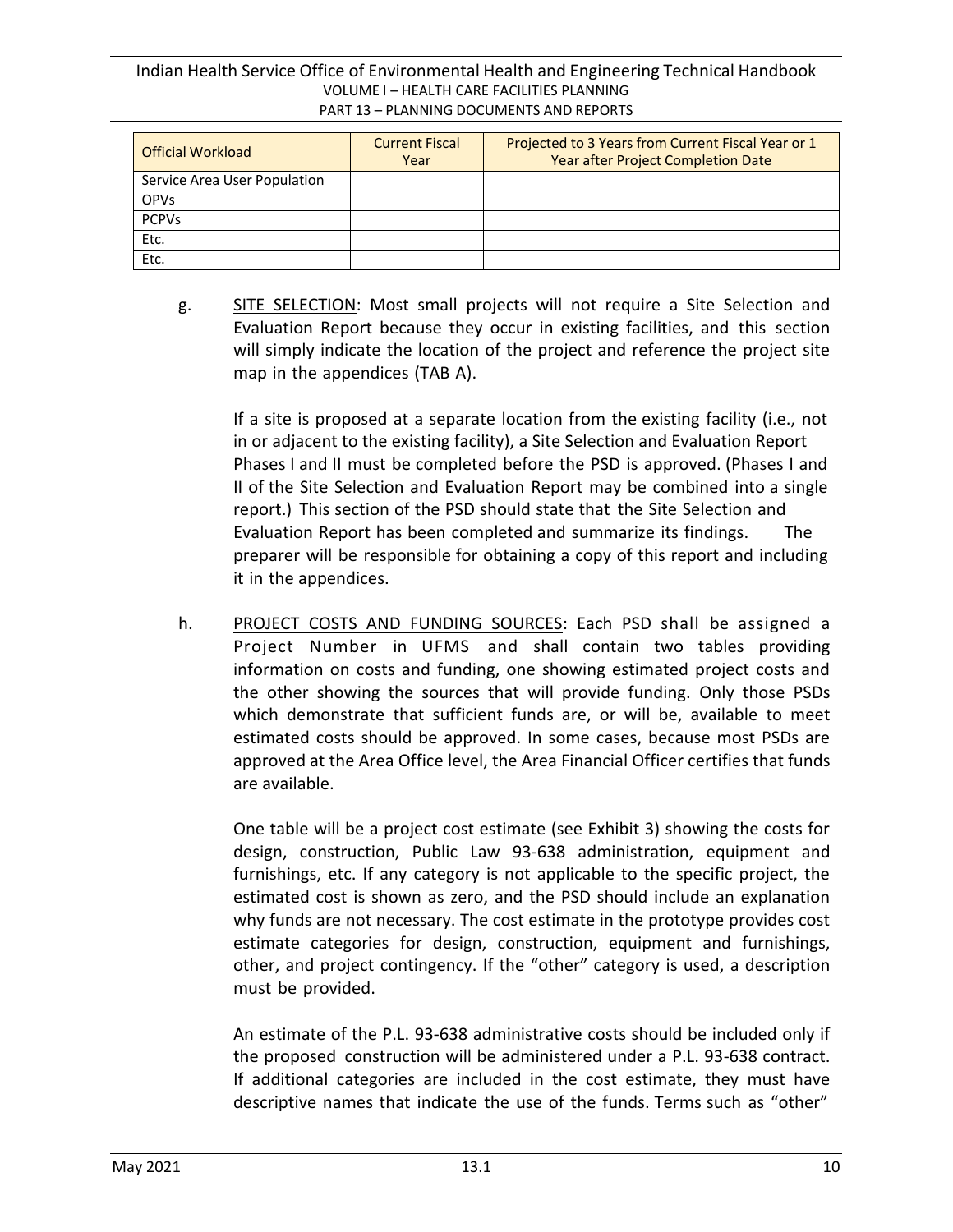and "miscellaneous" are not appropriate for category names.

|                       | <b>EXHIBIT 3 Project Cost Estimate</b> |        |  |
|-----------------------|----------------------------------------|--------|--|
| 1.                    | <b>Design</b>                          |        |  |
| $\mathcal{P}_{\cdot}$ | Construction                           |        |  |
| 3.                    |                                        |        |  |
| 4.                    |                                        |        |  |
| 5.                    |                                        |        |  |
|                       |                                        | Total: |  |

Funding sources are to be listed on a second table (see Exhibit 4). This table must list each source of funds and show the amount which each source will contribute to the project. If the project will be phased because the total estimated amount is not available to complete the project in one year, the PSD must show, either in the tables or in a statement, how each phase will be funded, indicating the fiscal year of funding. If a project will be phased over multiple years because the total estimated amount is not available to complete the project in one year, the preparer must substantiate how the funds will be provided or set aside from future appropriations, reimbursements, etc. to accomplish the proposed work. If in-house labor will be used to construct the project, indicate the amount of effort contributed.

Appropriation law and reports will restrict how funds may be used. Restrictions may be found in the laws authorizing expenditure of funds, laws and reports appropriating funds, regulations for use of funds, and guidelines for implementing various laws related to the funds. Chapter 3 of this part reviews how to address certain requirements and restrictions in the PSD. If funds are coming from other sources than those described in Chapter 3, the preparer should investigate what restrictions, requirements, etc., are imposed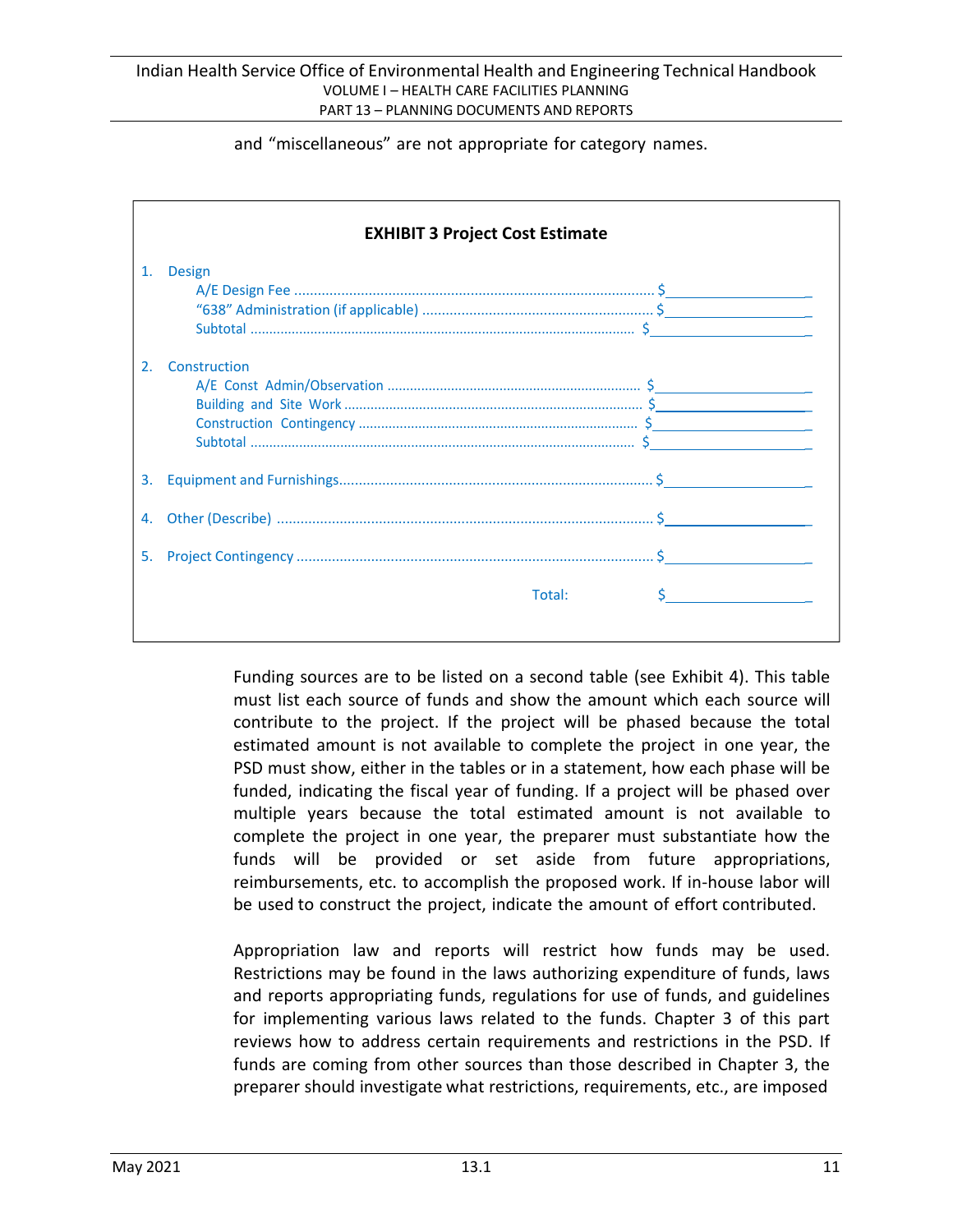by the use of these funds. Obligation of funding for the project should be in accordance with provisions of the Anti-Deficiency Act and the Federal Managers' Financial Integrity Act. Obligation of funds when none are available is in violation of the law, and approval shall not be granted.

| <b>EXHIBIT 4 Funding Sources</b> |  |  |
|----------------------------------|--|--|
|                                  |  |  |
|                                  |  |  |
|                                  |  |  |
|                                  |  |  |
| Total:                           |  |  |

i. PROJECT SCHEDULE: Each PSD must include a project schedule showing the time planned to accomplish each phase (see Exhibit 5). Most schedules will show only the estimated design and construction times and the anticipated completion date. Schedules for more complex projects may need to provide more detailed information. Projects must begin within one year from the time the PSD is approved and must be completed within five years of the approval date.

| <b>EXHIBIT 5 Sample Project Schedule</b> |            |  |
|------------------------------------------|------------|--|
|                                          | [6 months] |  |
|                                          | [Date]     |  |

j. APPENDICES: The appendices contain supporting information developed as separate documents. These documents include maps, plans, studies, detailed tables and charts, reports, etc., which clarify, explain, or expand on information contained in the PSD.

The appendices are organized by using tabs arranged in the order they are referenced in the body of the PSD. Thus, because the maps and facility drawings are usually first referenced in the first paragraph, they will appear in Tab A. The next reference to a tab in the body of the PSD will use Tab B, etc. A reference to each tab (i.e., "see Tab B") must appear at least once in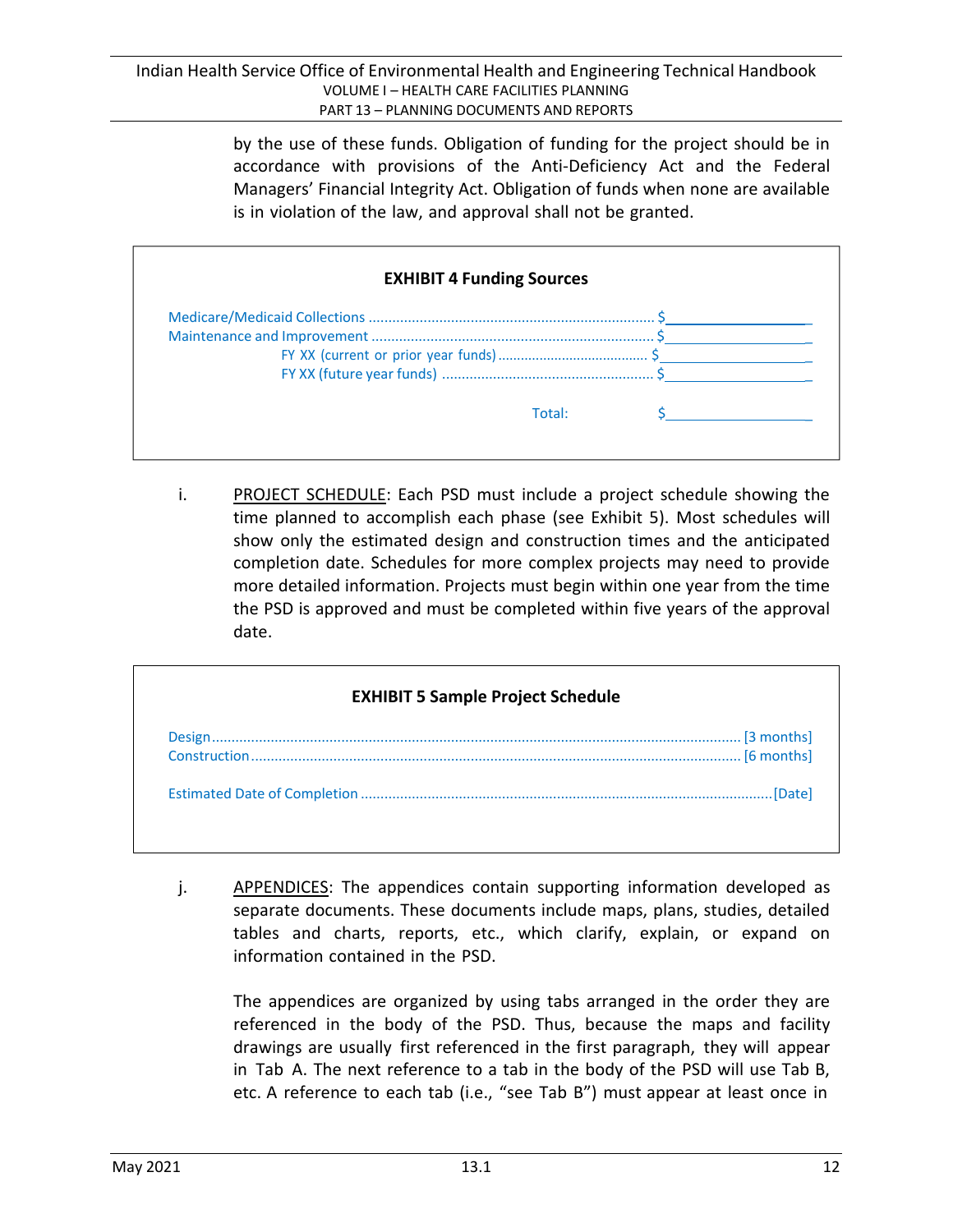the body.

Tabs are to be designated in the standard order given in the prototype PSD. If any tab does not apply to a specific project, it should marked "Not Applicable," so that other tabs retain their standard designations.

#### **13.1.4 APPLYING THE PROJECT SUMMARY DOCUMENT TO SPECIFIC PROJECT TYPES**

**13.1.4.1** Most laws and reports authorizing or appropriating funds include language that specifies how the funds are to be used. The PSD for each project must address these unique requirements and restrictions. These guidelines are not intended to cover all contingencies or possibilities. However, a PSD must reflect the recommendations and requirements stated below in order to comply with restrictions and requirements imposed by law, regulation, and appropriation report. Further information on this subject may be found in the Technical Handbook for Healthcare Facilities titled, *Alternative Funding for Construction Projects*.

**13.1.4.2 Maintenance and Improvement Funds.** Each PSD for a project using Maintenance and Improvement (M&I) funds must list specific deficiencies to be corrected. Specific deficiencies must be listed in Section III of the PSD with a numerical reference to the Facilities Engineering Deficiency System (FEDS).

Each PSD must also reference the fiscal year and approved Area Facilities Engineering Program Plan (FEPP) in which the project was approved. The PSD must also explain whether IHS ES will manage the project design and construction.

The above information will help IHS managers verify the expenditure of M&I funds, and help ES managers in scheduling construction project workloads.

**13.1.4.3 Medicare and Medicaid Reimbursements.** Each PSD for projects using Medicare or Medicaid (M&M) funds must demonstrate that the project will correct specific Joint Commission deficiencies. The list of deficiencies in Section III of the PSD must include only items that, if not corrected, might be cited during a Joint Commission survey.

The project justification in Section II, "Project Scope and Description," must address how the proposed project will correct the deficiencies and prepare for JCAHO accreditation. The PSD must demonstrate that all the M&M funds expended are to correct JCAHO deficiencies. M&I funds can be used to correct The Joint Commission (TJC) BEMAR deficiencies or to improve existing facilities.

**13.1.4.4 Level of Need Funds (LNF).** Each PSD for a project using Level of Need Funding funds must demonstrate that the funds will be expended to obtain additional program space. The description of work in Section II must state the amount of space to be constructed or otherwise acquired, and Section V, "Existing and Planned Space," must be completed. The PSD must